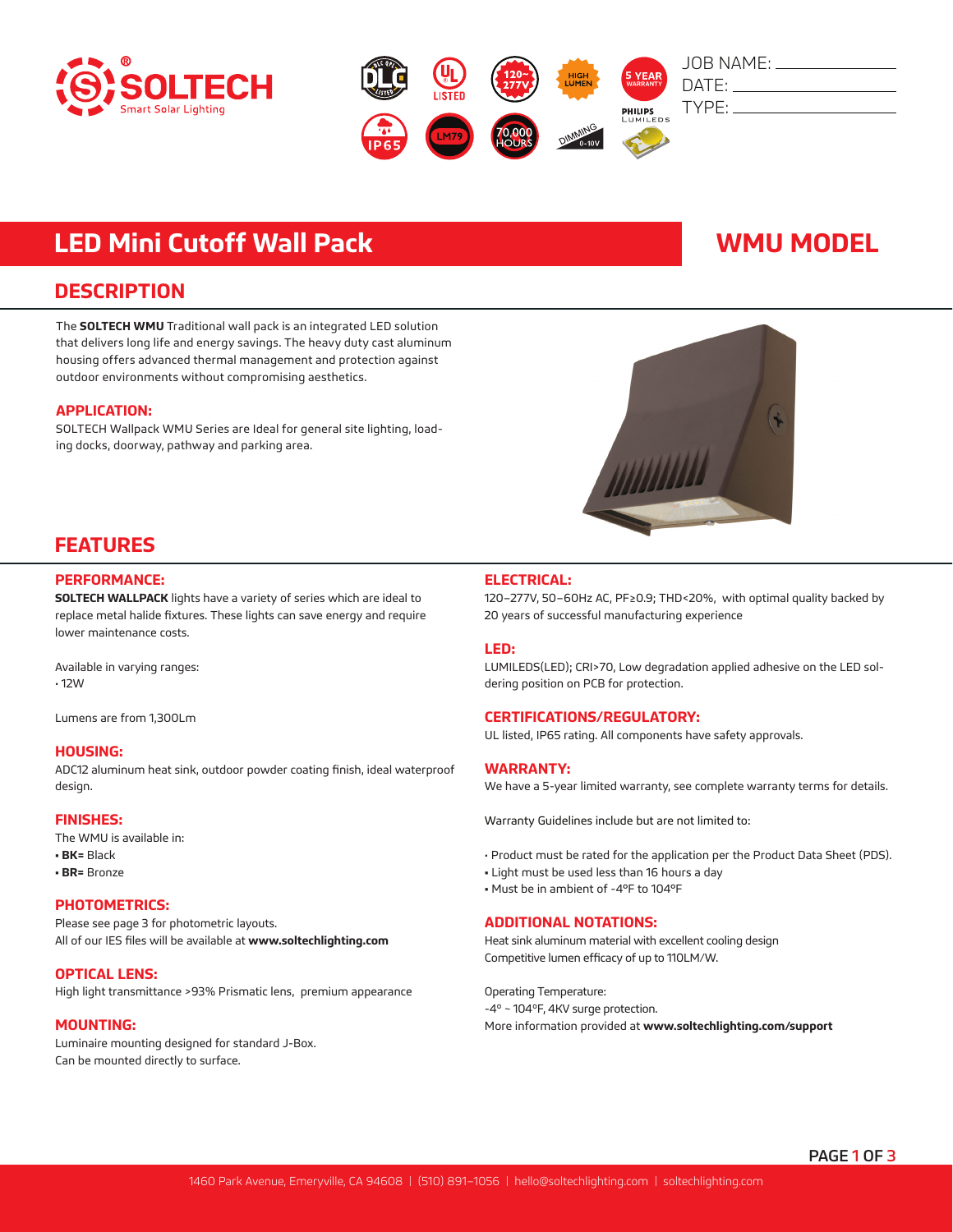



# **LED Mini Cutoff Wall Pack WMU MODEL**

ACD12 aluminum heat sink,

Outdoor powder coating.

120-277V, 50-60Hz AC

LumiLEDs

110 LM/W

 $-0.9$ 

 $120%$ 

1,300 lumens

110° X 110°

 $-4^{\circ}$ F $-104^{\circ}$ F

## **SUMMARY**

**HOUSING** 

VOLTAGE

EFFICACY

LUMENS@5000K

**POWER FACTOR** 

**BEAM ANGLE** 

**OPERATING TEMP** 

**ALUMINUM LED BOARD** 

**THD** 

LED

| <b>INSTALLATION DIAGRAM</b> |
|-----------------------------|
|-----------------------------|







### High conductive, Waterproof, Aging resistance, Salt mist resistance, Long-life **ENERGY PERFORMANCE DATA**

| <b>CONTROLS / DIMMING</b> | N/A                    | <b>MODEL</b>  |                          | <b>VOLTAGE</b><br>(V) | <b>WATT</b><br>$(W - 8\% - +5\%)$ | <b>LUMENS</b><br>$\bigcirc$ 5000K(Lm) | <b>EFFICACY</b><br>$\textsf{Imm}/\textsf{w}$ |
|---------------------------|------------------------|---------------|--------------------------|-----------------------|-----------------------------------|---------------------------------------|----------------------------------------------|
| CCT                       | 3000K, 4000K and 5000K |               | <b>DIMENSION</b><br>(in) |                       |                                   |                                       |                                              |
| <b>CRI</b>                | >70                    |               |                          |                       |                                   |                                       |                                              |
| <b>RATED LIFE</b>         | 70,000 hours           | STLWMU12XYYZZ | 51X5X275 in              | 120-277               | 12                                | 1.300                                 | 110                                          |

# **ORDERING INFORMATION**

#### Sample Number : STLWMU124WMBR

SOLTECH Wall Pack WMU 12 watt, 4000k, Wall mount installation, with a Bronze finish.

| <b>SERIES</b> | <b>WATT</b><br>$(W - 8\% - +5\%)$ | <b>COLOR</b><br><b>TEMP</b><br>(x) | <b>MOUNTING</b><br><b>OPTIONS</b><br>(YY) | <b>FINISH</b><br>(ZZ) | <b>VOLTAGE</b><br>(V)<br>(Blank) | <b>OPTIC</b><br><b>TYPE</b><br>(Blank) | <b>DIMMING</b><br>(Blank) |
|---------------|-----------------------------------|------------------------------------|-------------------------------------------|-----------------------|----------------------------------|----------------------------------------|---------------------------|
| <b>STLWMU</b> | 12                                | $3 = 3000K$                        | <b>WM</b> =WALL<br>MOUNT                  | <b>BK</b> =BLACK      | $120 - 277$                      | $110^{\circ}$ X $110^{\circ}$          | Non-Dimmable              |
|               |                                   | 4=4000K                            |                                           | <b>BR</b> =BRONZE     |                                  |                                        |                           |
|               |                                   | $5 = 5000K$                        |                                           |                       |                                  |                                        |                           |